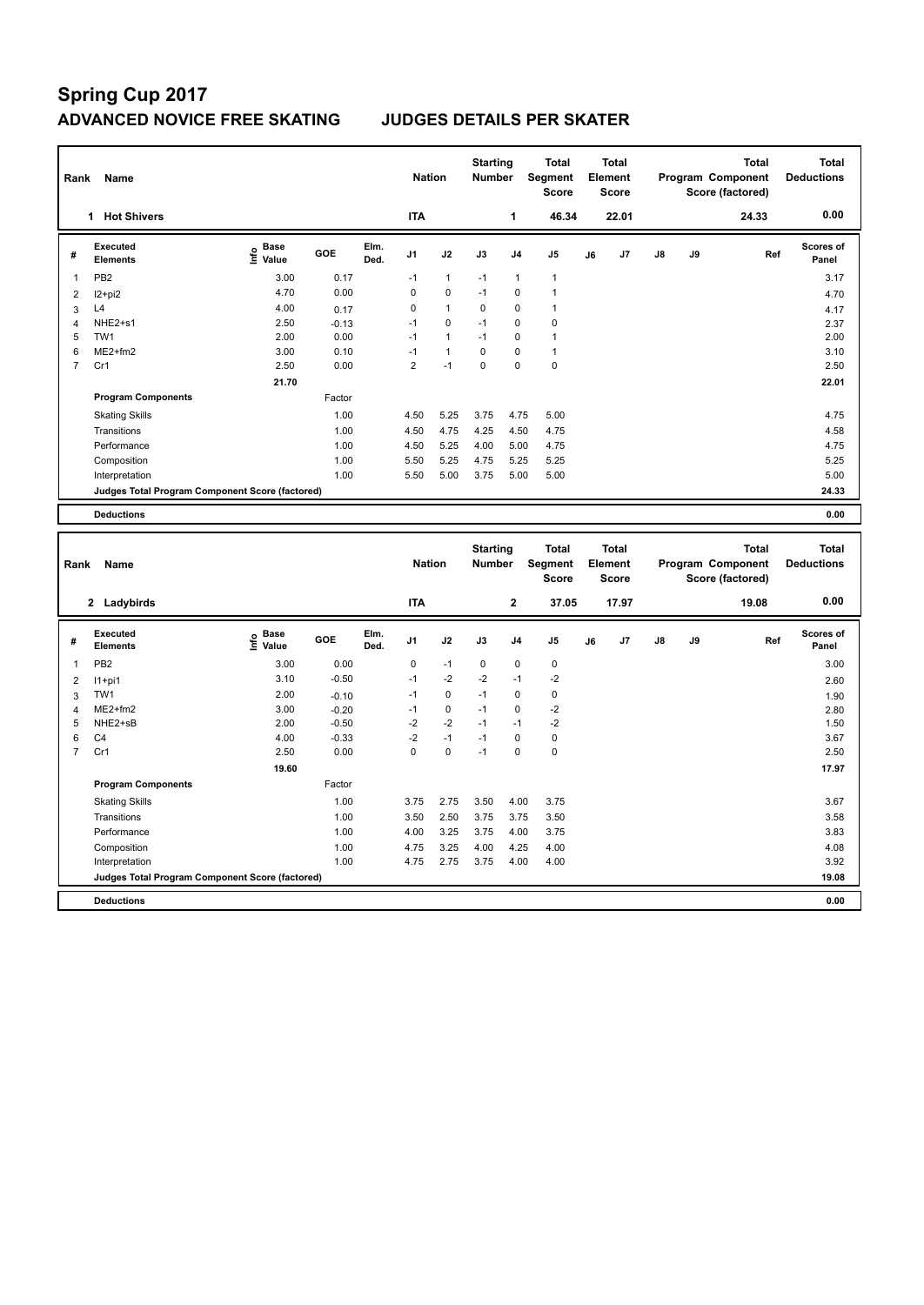# **Spring Cup 2017 ADVANCED NOVICE FREE SKATING JUDGES DETAILS PER SKATER**

| Rank | Name                                            |   |                                  |         |              | <b>Nation</b> |             | <b>Starting</b><br><b>Number</b> |                | <b>Total</b><br>Segment<br><b>Score</b> |    | <b>Total</b><br>Element<br><b>Score</b> |               |    | <b>Total</b><br>Program Component<br>Score (factored) | <b>Total</b><br><b>Deductions</b> |
|------|-------------------------------------------------|---|----------------------------------|---------|--------------|---------------|-------------|----------------------------------|----------------|-----------------------------------------|----|-----------------------------------------|---------------|----|-------------------------------------------------------|-----------------------------------|
|      | <b>Skating Grace Novice</b><br>3                |   |                                  |         |              | <b>GER</b>    |             |                                  | 3              | 36.74                                   |    | 18.16                                   |               |    | 19.58                                                 | 1.00                              |
| #    | <b>Executed</b><br><b>Elements</b>              |   | <b>Base</b><br>e Base<br>⊆ Value | GOE     | Elm.<br>Ded. | J1            | J2          | J3                               | J <sub>4</sub> | J <sub>5</sub>                          | J6 | J7                                      | $\mathsf{J}8$ | J9 | Ref                                                   | <b>Scores of</b><br>Panel         |
| 1    | $12+pi1$                                        |   | 4.10                             | 0.00    |              | 0             | $-1$        | $\mathbf 0$                      | $\mathbf 0$    | $\pmb{0}$                               |    |                                         |               |    |                                                       | 4.10                              |
| 2    | $ME2+fm1$                                       |   | 2.00                             | $-0.07$ |              | $-1$          | $-1$        | $\Omega$                         | $\Omega$       | $\mathbf 0$                             |    |                                         |               |    |                                                       | 1.93                              |
| 3    | L4                                              |   | 4.00                             | 0.00    |              | 0             | $\mathbf 0$ | $\mathbf 0$                      | $\mathbf 0$    | $\pmb{0}$                               |    |                                         |               |    |                                                       | 4.00                              |
| 4    | NHE2+sB                                         |   | 2.00                             | $-0.50$ |              | $-2$          | $\mathbf 0$ | $-1$                             | $-2$           | $-2$                                    |    |                                         |               |    |                                                       | 1.50                              |
| 5    | TW1                                             |   | 2.00                             | $-0.20$ |              | 0             | $-1$        | $-1$                             | $-1$           | $\mathbf 0$                             |    |                                         |               |    |                                                       | 1.80                              |
| 6    | PB <sub>2</sub>                                 |   | 3.00                             | $-0.17$ |              | 0             | 0           | $-1$                             | $-1$           | $\pmb{0}$                               |    |                                         |               |    |                                                       | 2.83                              |
| 7    | Cr1                                             | F | 2.50                             | $-0.50$ |              | $-2$          | $-2$        | $-1$                             | $\Omega$       | $-2$                                    |    |                                         |               |    |                                                       | 2.00                              |
|      |                                                 |   | 19.60                            |         |              |               |             |                                  |                |                                         |    |                                         |               |    |                                                       | 18.16                             |
|      | <b>Program Components</b>                       |   |                                  | Factor  |              |               |             |                                  |                |                                         |    |                                         |               |    |                                                       |                                   |
|      | <b>Skating Skills</b>                           |   |                                  | 1.00    |              | 4.25          | 3.00        | 4.25                             | 3.75           | 4.25                                    |    |                                         |               |    |                                                       | 4.08                              |
|      | Transitions                                     |   |                                  | 1.00    |              | 4.75          | 2.50        | 3.75                             | 3.50           | 4.00                                    |    |                                         |               |    |                                                       | 3.75                              |
|      | Performance                                     |   |                                  | 1.00    |              | 4.25          | 3.25        | 4.25                             | 3.75           | 4.25                                    |    |                                         |               |    |                                                       | 4.08                              |
|      | Composition                                     |   |                                  | 1.00    |              | 4.00          | 2.75        | 3.75                             | 4.00           | 4.25                                    |    |                                         |               |    |                                                       | 3.92                              |
|      | Interpretation                                  |   |                                  | 1.00    |              | 3.75          | 3.00        | 3.50                             | 4.00           | 4.00                                    |    |                                         |               |    |                                                       | 3.75                              |
|      | Judges Total Program Component Score (factored) |   |                                  |         |              |               |             |                                  |                |                                         |    |                                         |               |    |                                                       | 19.58                             |
|      | <b>Deductions</b>                               |   | Falls:                           | $-1.00$ |              |               |             |                                  |                |                                         |    |                                         |               |    |                                                       | $-1.00$                           |
|      |                                                 |   |                                  |         |              |               |             |                                  |                |                                         |    |                                         |               |    |                                                       |                                   |
|      |                                                 |   |                                  |         |              |               |             | <b>Ctarting</b>                  |                | Total                                   |    | Total                                   |               |    | Total                                                 | Total                             |

| Name<br>Rank   |                                                 |                                             |         |              |                | <b>Nation</b> |      | <b>Starting</b><br><b>Number</b> | Total<br>Segment<br><b>Score</b> | Total<br>Element<br><b>Score</b> |       |               |    | <b>Total</b><br>Program Component<br>Score (factored) | Total<br><b>Deductions</b> |
|----------------|-------------------------------------------------|---------------------------------------------|---------|--------------|----------------|---------------|------|----------------------------------|----------------------------------|----------------------------------|-------|---------------|----|-------------------------------------------------------|----------------------------|
|                | 4 Ice on Fire                                   |                                             |         |              | <b>ITA</b>     |               |      | 5                                | 34.45                            |                                  | 17.13 |               |    | 17.32                                                 | 0.00                       |
| #              | Executed<br><b>Elements</b>                     | <b>Base</b><br>e <sup>Base</sup><br>⊆ Value | GOE     | Elm.<br>Ded. | J <sub>1</sub> | J2            | J3   | J <sub>4</sub>                   | J <sub>5</sub>                   | J6                               | J7    | $\mathsf{J}8$ | J9 | Ref                                                   | <b>Scores of</b><br>Panel  |
| 1              | C <sub>4</sub>                                  | 4.00                                        | 0.00    |              | 0              | $\mathbf 0$   | 0    | 0                                | $-1$                             |                                  |       |               |    |                                                       | 4.00                       |
| 2              | $11+pi1$                                        | 3.10                                        | $-0.30$ |              | $-1$           | $-1$          | $-1$ | 0                                | $-1$                             |                                  |       |               |    |                                                       | 2.80                       |
| 3              | PB1                                             | 2.00                                        | $-0.10$ |              | $-1$           | $-1$          | 0    | 0                                | 0                                |                                  |       |               |    |                                                       | 1.90                       |
| $\overline{4}$ | NHE2+s1                                         | 2.50                                        | $-0.27$ |              | $-1$           | 0             | $-1$ | 0                                | $-1$                             |                                  |       |               |    |                                                       | 2.23                       |
| 5              | $ME2+fm1$                                       | 2.00                                        | $-0.20$ |              | $-1$           | $\mathbf 0$   | $-2$ | $\mathbf 0$                      | $-2$                             |                                  |       |               |    |                                                       | 1.80                       |
| 6              | TW1                                             | 2.00                                        | $-0.10$ |              | $-2$           | $\mathbf 0$   | 0    | 0                                | $-1$                             |                                  |       |               |    |                                                       | 1.90                       |
| 7              | Cr1                                             | 2.50                                        | 0.00    |              | 1              | $\mathbf 0$   | 0    | 0                                | $-1$                             |                                  |       |               |    |                                                       | 2.50                       |
|                |                                                 | 18.10                                       |         |              |                |               |      |                                  |                                  |                                  |       |               |    |                                                       | 17.13                      |
|                | <b>Program Components</b>                       |                                             | Factor  |              |                |               |      |                                  |                                  |                                  |       |               |    |                                                       |                            |
|                | <b>Skating Skills</b>                           |                                             | 1.00    |              | 2.75           | 3.50          | 3.00 | 4.00                             | 3.50                             |                                  |       |               |    |                                                       | 3.33                       |
|                | Transitions                                     |                                             | 1.00    |              | 2.75           | 3.00          | 3.50 | 4.00                             | 3.50                             |                                  |       |               |    |                                                       | 3.33                       |
|                | Performance                                     |                                             | 1.00    |              | 3.50           | 3.25          | 3.50 | 4.25                             | 3.75                             |                                  |       |               |    |                                                       | 3.58                       |
|                | Composition                                     |                                             | 1.00    |              | 3.50           | 3.25          | 3.25 | 4.00                             | 3.75                             |                                  |       |               |    |                                                       | 3.50                       |
|                | Interpretation                                  |                                             | 1.00    |              | 3.75           | 2.75          | 3.50 | 4.25                             | 3.50                             |                                  |       |               |    |                                                       | 3.58                       |
|                | Judges Total Program Component Score (factored) |                                             |         |              |                |               |      |                                  |                                  |                                  |       |               |    |                                                       | 17.32                      |
|                | <b>Deductions</b>                               |                                             |         |              |                |               |      |                                  |                                  |                                  |       |               |    |                                                       | 0.00                       |